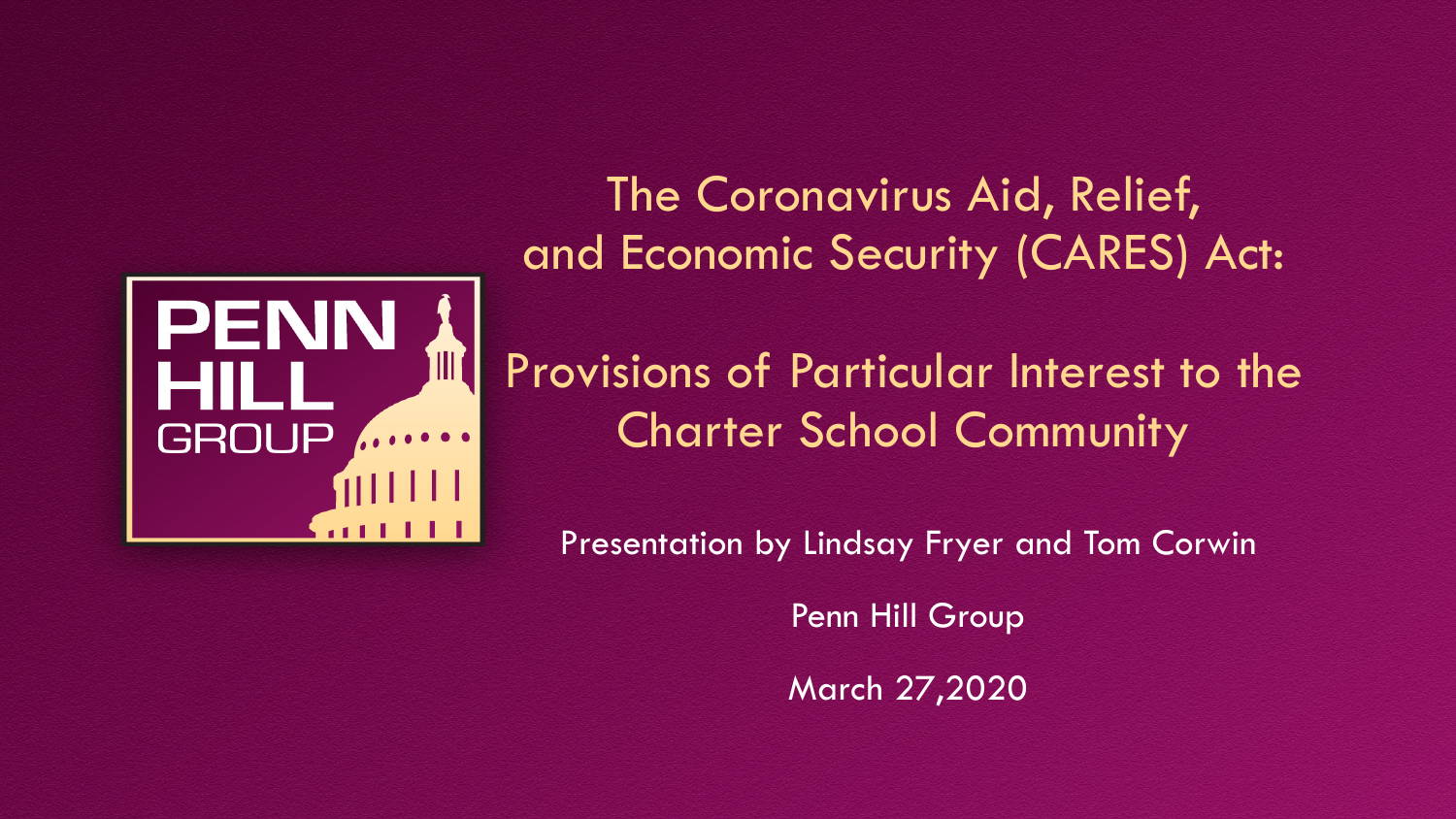## Big Picture



- Two COVID-19 related packages have passed Congress and been signed into law
- Third package (CARES Act) passed the Senate and just passed the House so we expect the President will sign soon
- Package I Coronavirus Preparedness and Response Supplemental Appropriations Act
- Included \$8.3 billion in emergency funding for vaccine development, research and equipment stockpiles, and supporting State and local health budgets. The bill did not contain any education- or workforce-related provisions.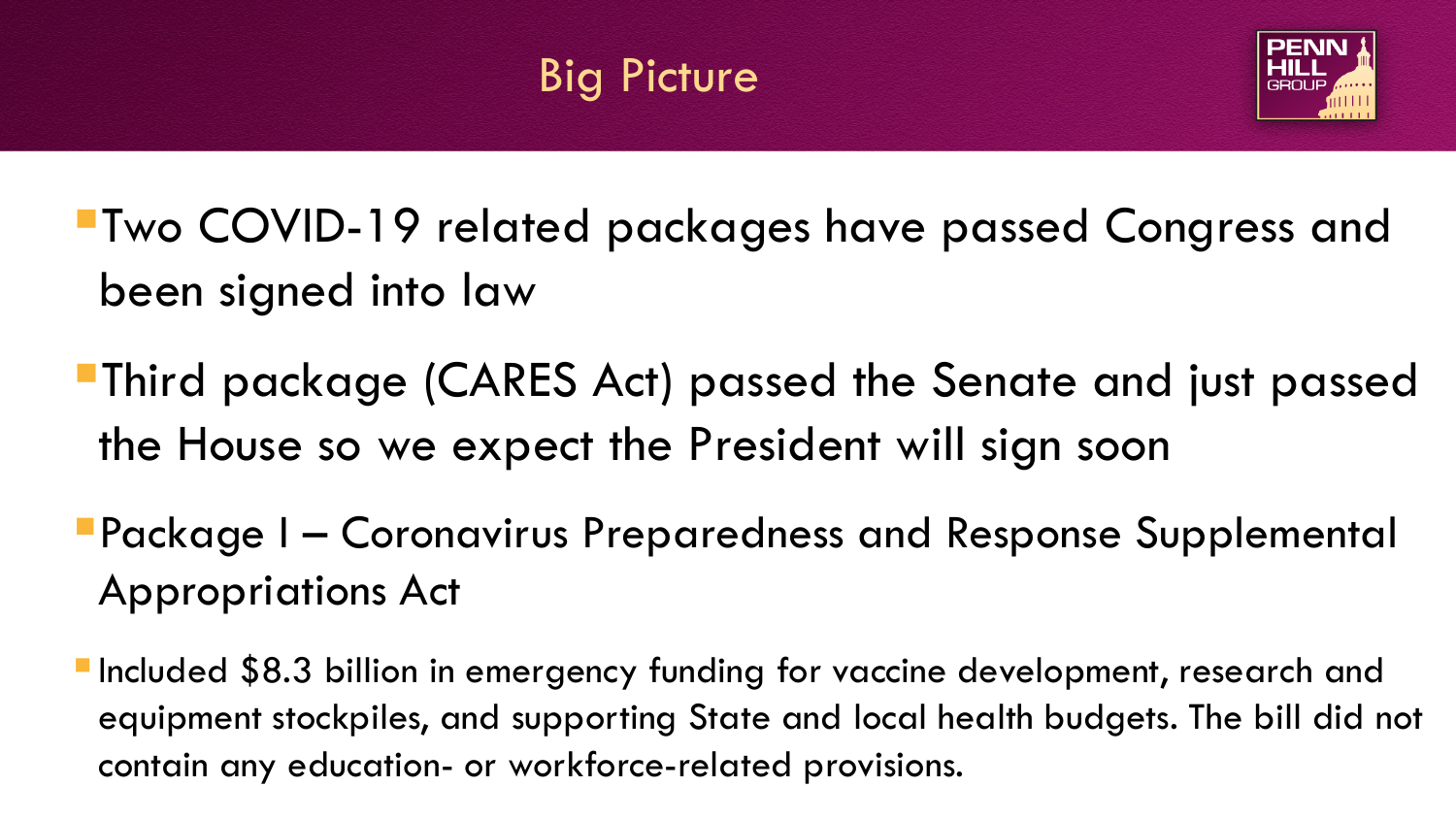## Big Picture (Continued)



#### Package II - Families First Coronavirus Response Act

- •Provided \$1 billion in nutritional aid, expanded access to COVID-19 testing, and expanded sick leave benefits
	- Provided the U.S. Department of Agriculture (USDA) with authority to grant waivers (until September 30, 2020) for various provisions of Child Nutrition and School Lunch Acts to allow meals to be provided outside of school setting in a safe environment and to waive nutritional content requirements, among other things
	- Included an expansion of the Family and Medical Leave Act to provide paid leave, connected to the COVID-19 emergency, to employees at organizations with fewer than 500 total employees to care for a child if childcare is unavailable.
	- Included an employer-provided paid sick leave benefit to employees of private businesses with fewer than 500 employees and employees of public entities for illness or quarantine related to COVID-19 or the care of someone who is quarantined due to or ill because of COVID-19.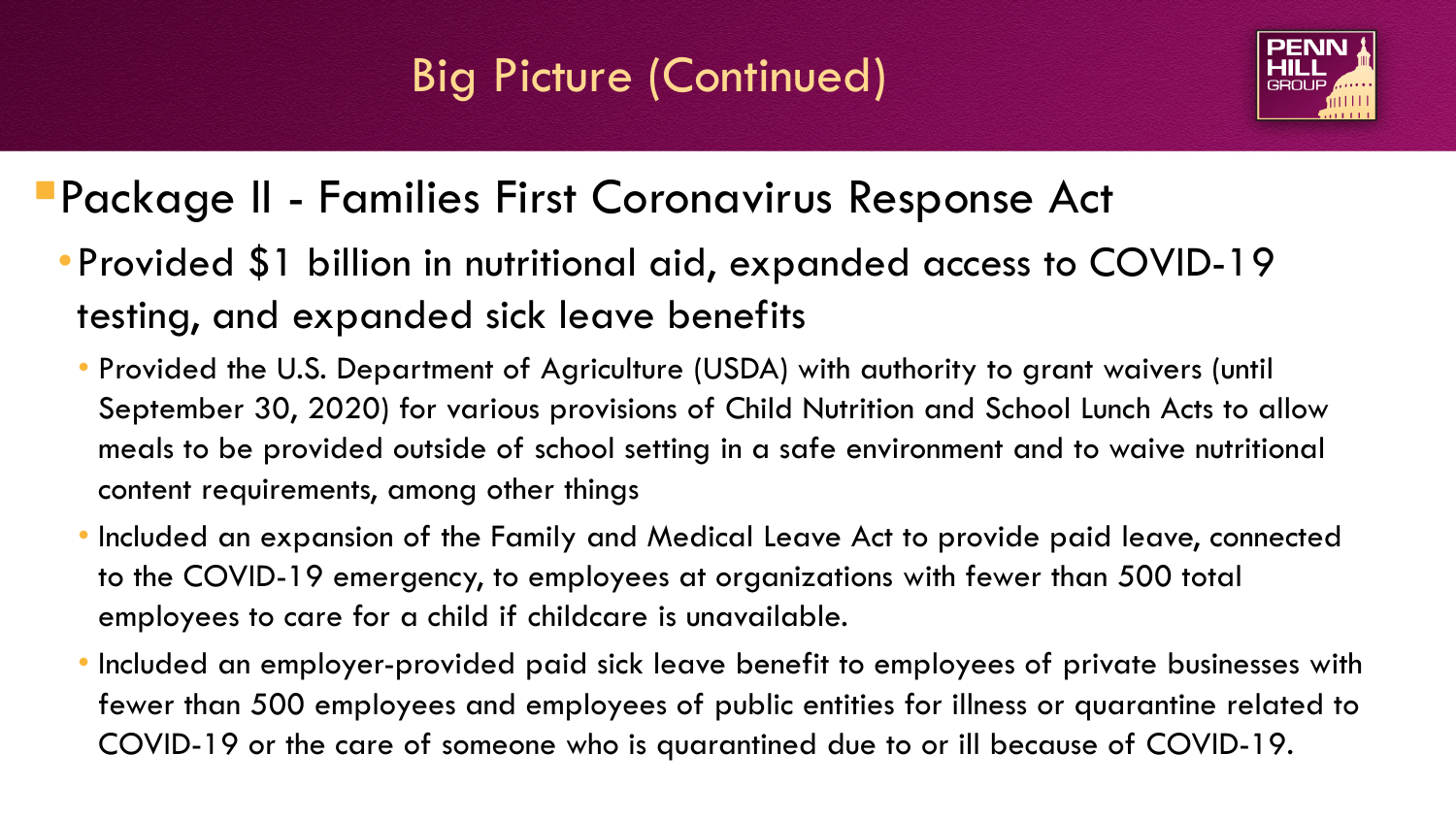## Overview of CARES Act



- Package III Coronavirus Aid, Relief, and Economic Security (CARES) Act
- The bill provides \$2 trillion to help stimulate the economy through:
	- •cash payments to individuals
	- •providing critical support for hospitals and caregivers
	- •supporting employers, unemployed workers, schools, libraries and childcare providers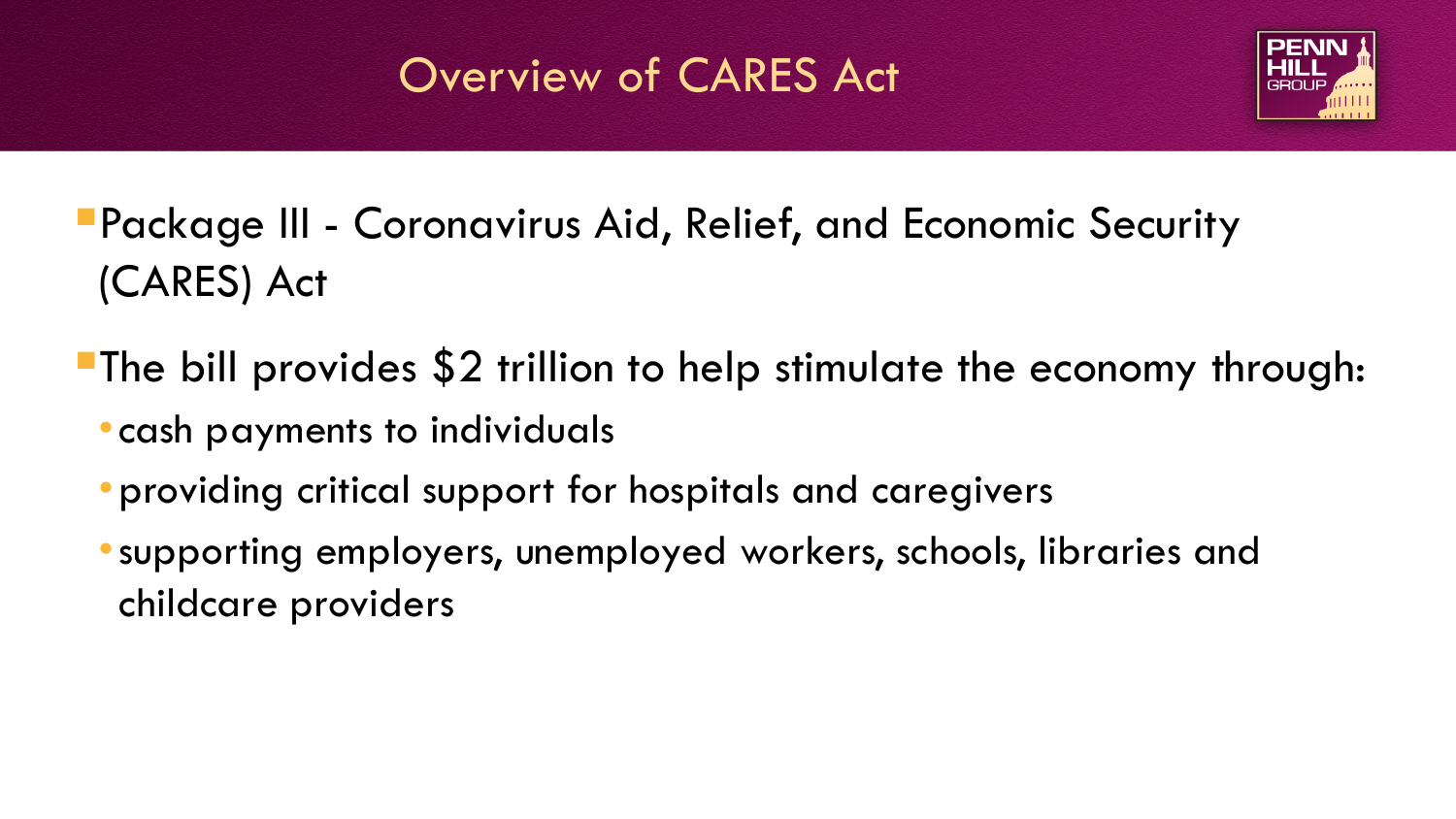## Major K-12 Elements of the Bill



# Creation of the Education Stabilization Fund (\$30.75 billion)

- **Additional funding for Project SERV (\$100 million)**
- New waiver authorities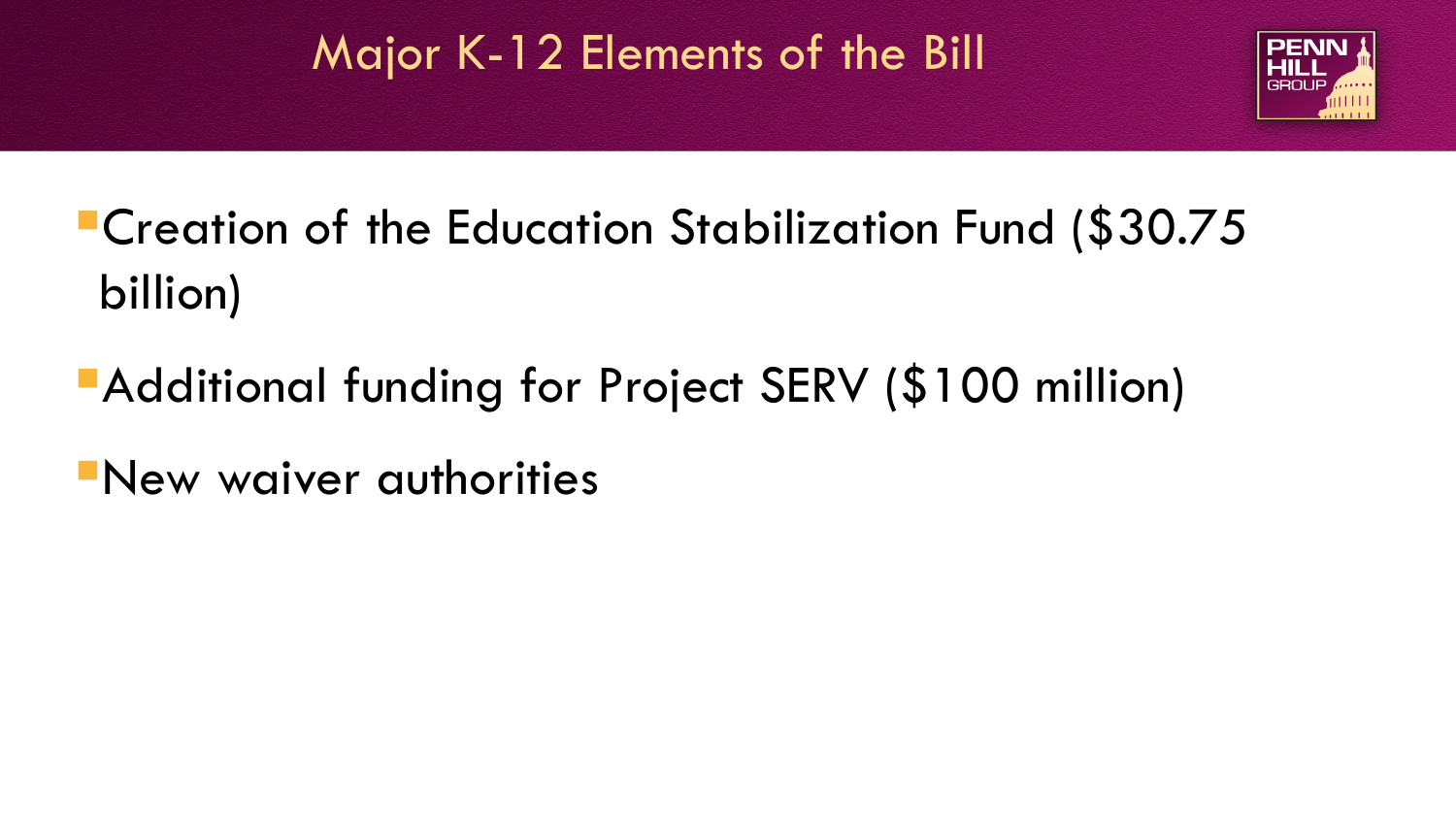#### Education Stabilization Fund



- **Allocation of the \$30.75 Billion** 
	- Up to  $\frac{1}{2}$  percent to the Outlying Areas
	- $\cdot$   $\frac{1}{2}$  percent to the BIE schools
	- 1 percent to States with the highest coronavirus burden (must be allotted within 60 days)
	- Of the remainder ( $\sim$  98 percent)
		- 9.8 percent to the Governor's Emergency Education Relief Fund (\$2.95 billion)
		- 43.9 percent to the Elementary and Secondary School Emergency Relief Fund (\$13.23 billion)
		- 46.3 percent to the Higher Education Emergency Relief Fund (\$13.95 billion)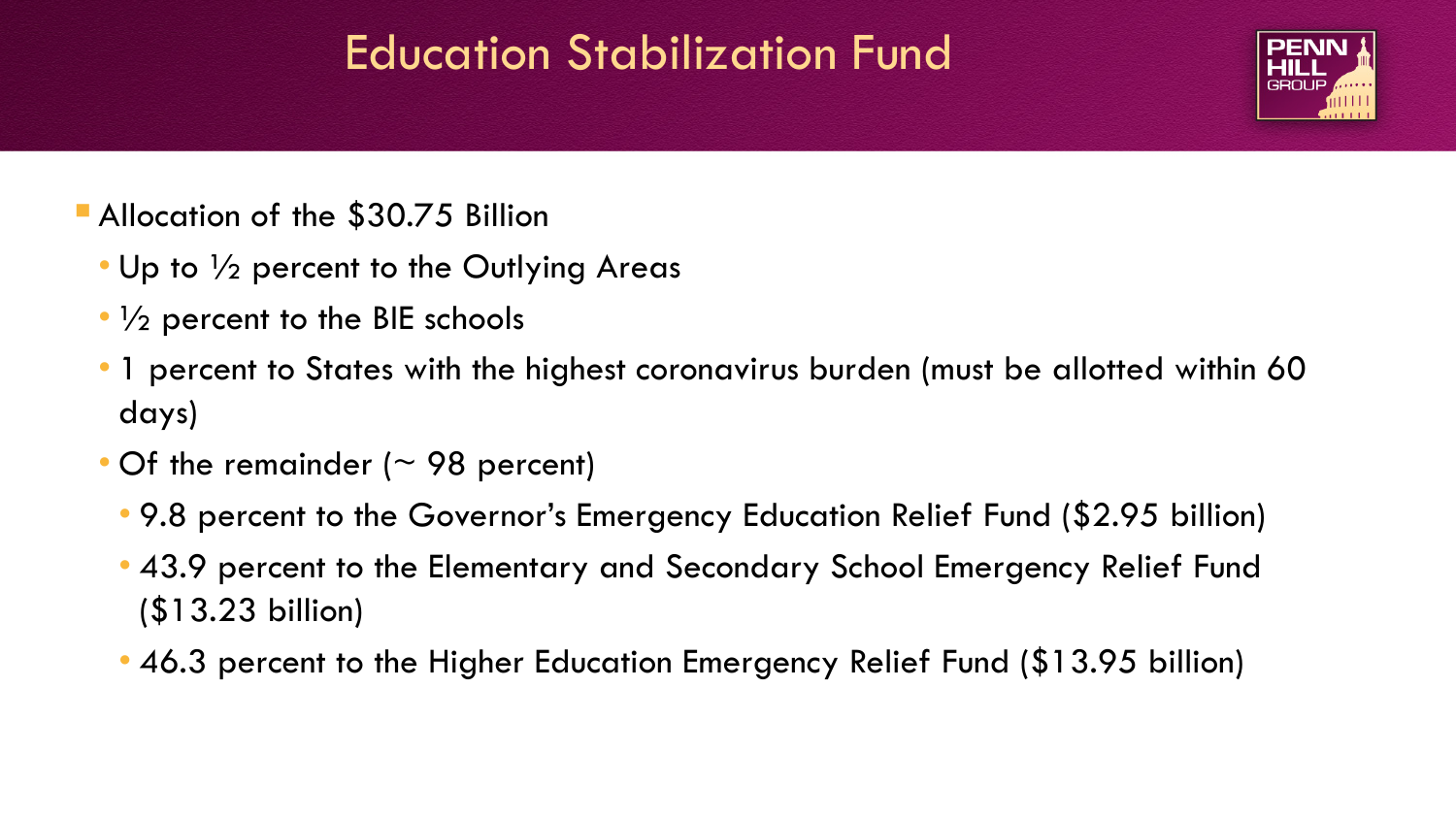

- Allocated to States 60 percent based on population aged 5-24 and 40 percent based on population of children aged 5-17 living in poverty
- Funds will be used, at the discretion of the Governor, for—
	- Grants to LEAs that the SEA deems have been most significantly affected by the virus, to support the continuing provision of educational services and the LEAs' ongoing functionality
	- Grants to IHEs with the most affected students, for the continuing provision of services and ongoing functionality
	- Support to other IHEs, LEAs, or education-related entities for emergency services to students, provision of childcare and early childhood education, social and emotional support, and the protection of education-related jobs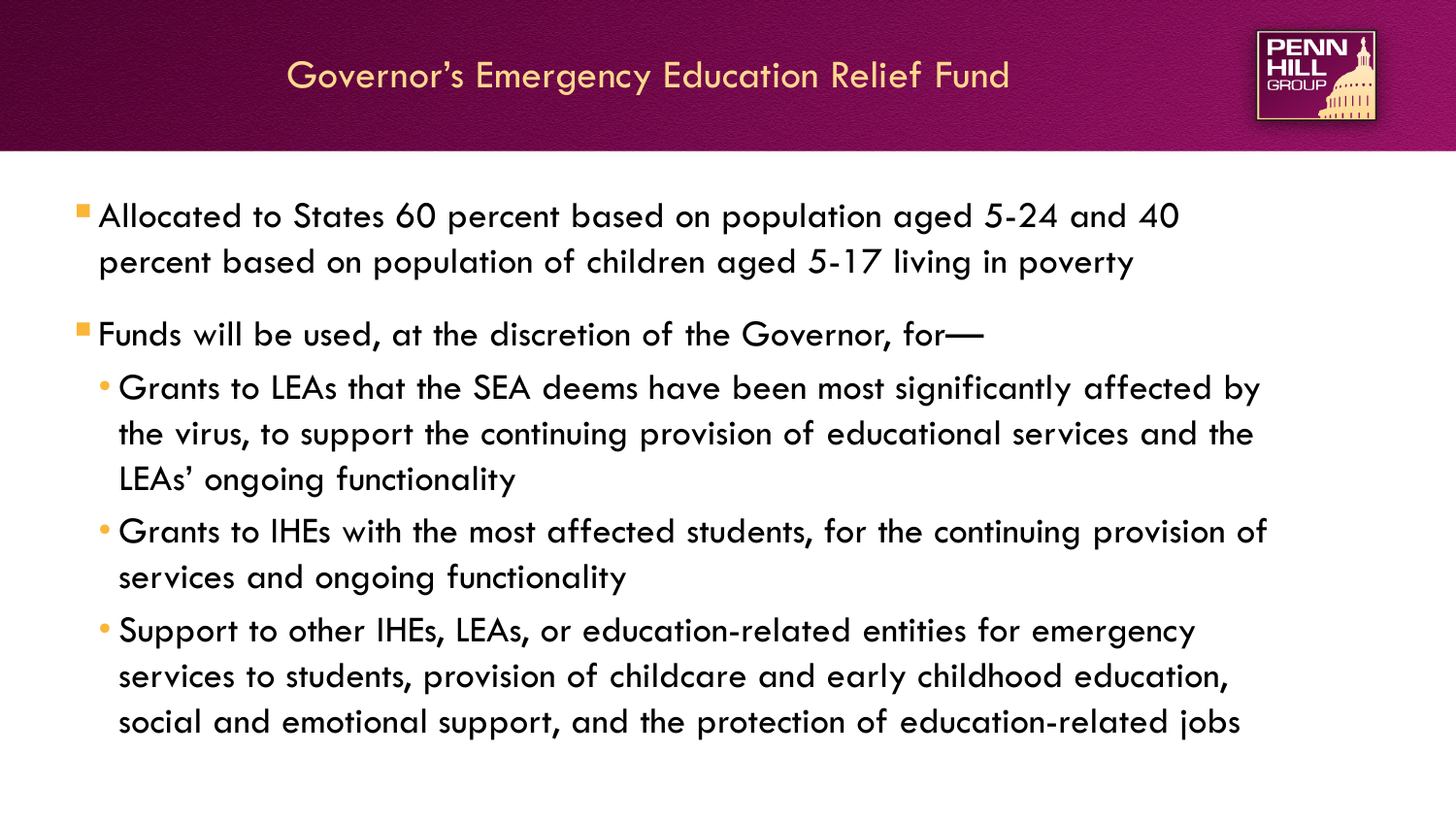Elementary and Secondary School Emergency Relief Fund



## **Allocation of Funds**

- •Allocated to SEAs based on the States' previous year's ESEA Title I shares
- •90 percent then allocated to LEAs based on Title I shares (10 percent SEA reserve fund)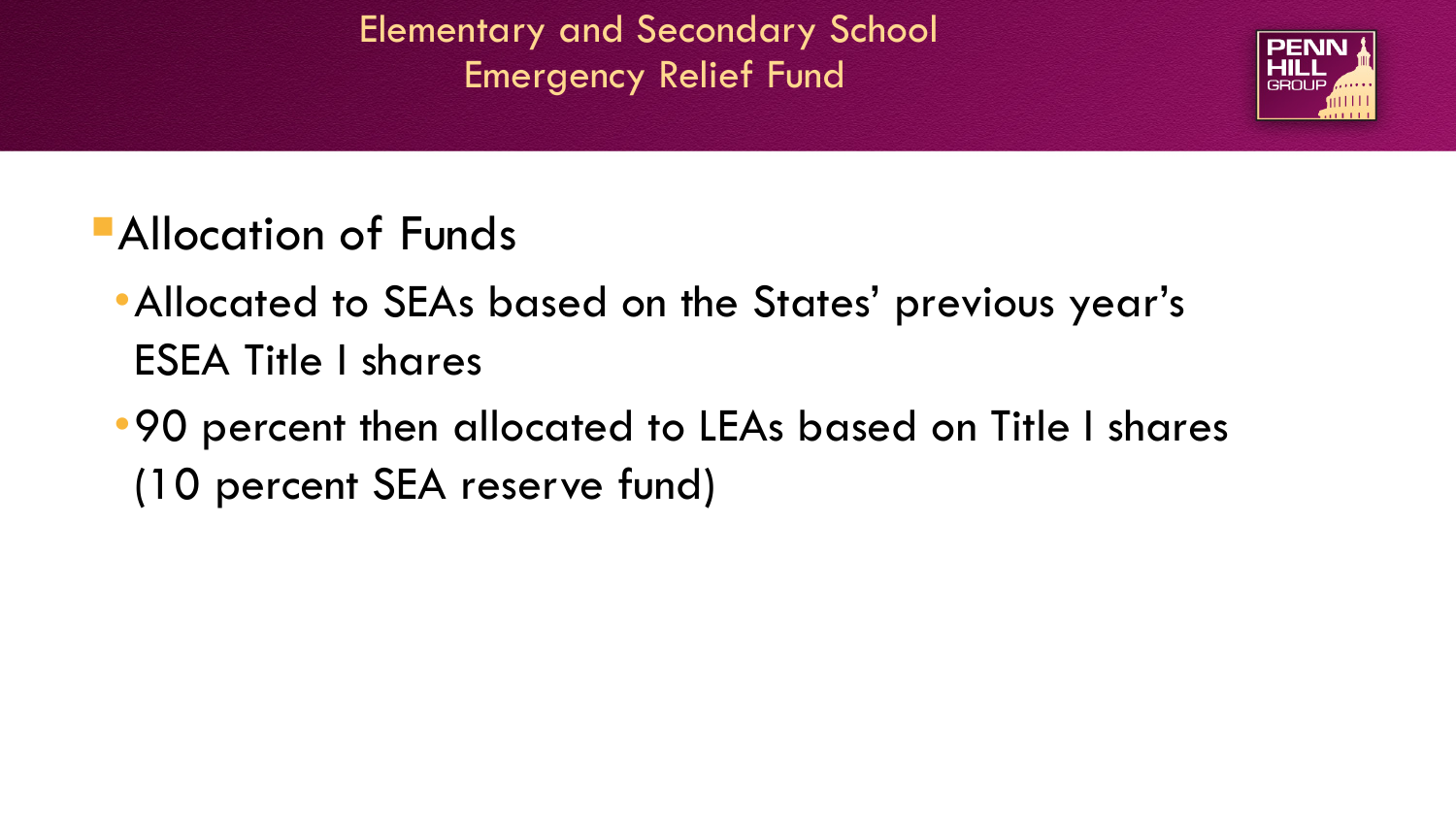#### Elementary and Secondary Education Emergency Relief Fund



## Uses of Funds

- The bill include 12 authorized activities for LEAs, including, among others:
	- Any activity authorized by ESEA, IDEA, the Adult Education and Family Literacy Act, the Perkins CTE Act, or the McKinney-Vento Homeless Assistance Act
	- Coordination of preparedness and response efforts of local educational agencies with State, local, Tribal, and territorial public health departments, and other relevant agencies
	- Planning for and coordinating on long-term closures (including on meeting IDEA requirements, how to provide online learning, and how to provide meals to students)
	- Staff training and professional development on sanitation and minimizing the spread of infectious disease; purchasing supplies to sanitize and clean facilities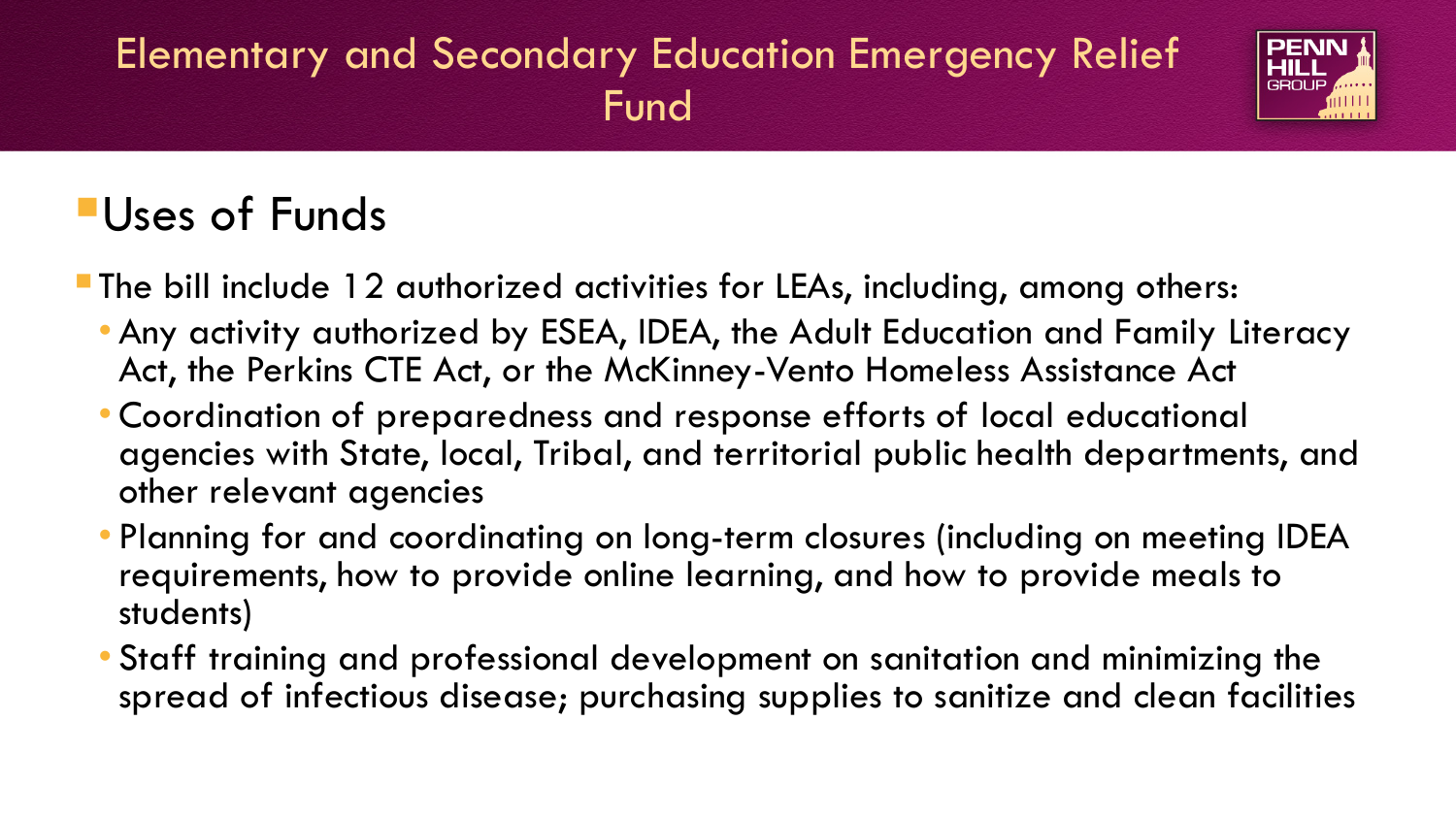#### Elementary and Secondary Education Emergency Relief Fund



#### •Uses of Funds (continued)

- Purchasing educational technology (hardware, software, and connectivity) for students, that aids in the regular and substantive educational interaction between students and their instructors, which may include assistive or adaptive technology
- Mental health services and supports
- Summer learning and supplemental after-school programs
- Discretionary funds for school principals to address the needs of their individual schools
- Other activities that are necessary to maintain the operation and continuity of services in LEAs and to continuing the employment of their existing staff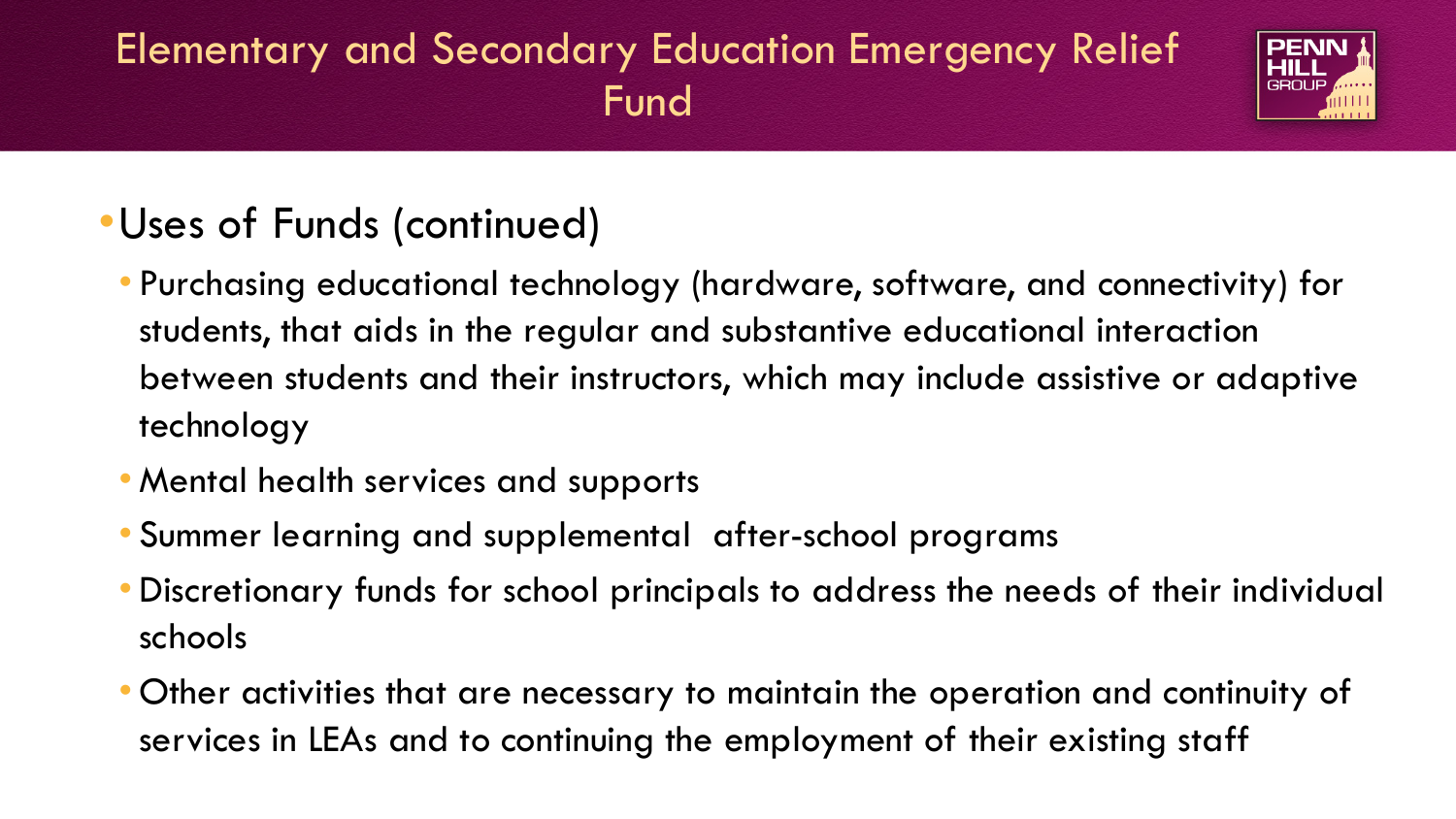

- **90** percent of the funding allocated to IHES based on counts of Pell Grant recipients (75%) and on counts of non-Pell students (25%)
- **7.5** percent will be used to make additional awards to minorityserving institutions under HEA Titles III and V
- **2.5 percent will go to IHEs with the greatest need related to the** coronavirus
- **IHEs will use the funds to cover costs associated with significant** changes in delivery of instruction due to the coronavirus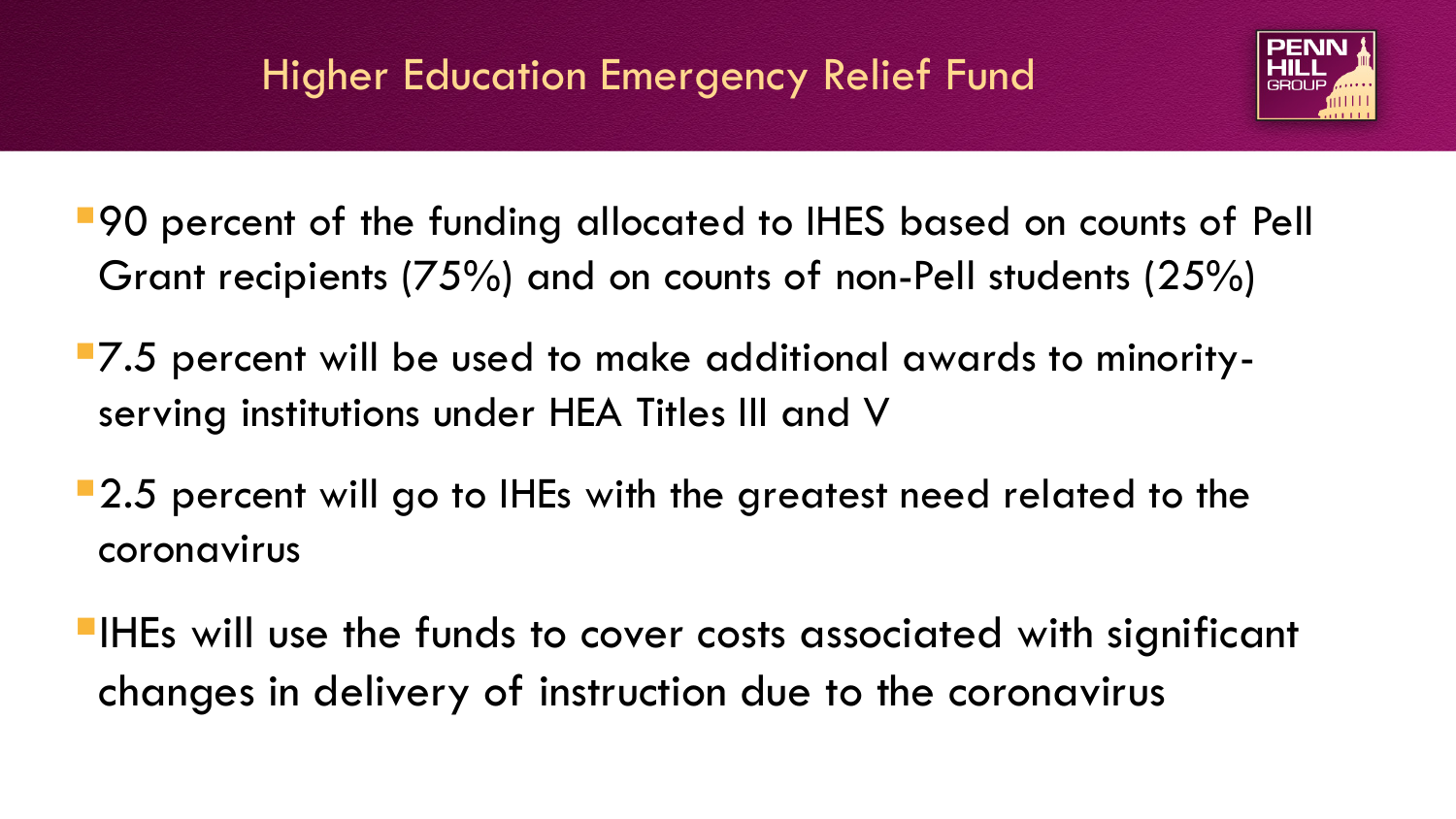

- **An LEA receiving funding from the Governor's Fund or the** Elementary and Secondary Fund must provide equitable services to non-public-school students in teachers in the same manner as provided under ESEA Title I, as determined in consultation with non-public-school representatives.
- Services, assistance, materials, equipment, and property provided or purchased with program funds will remain under public control.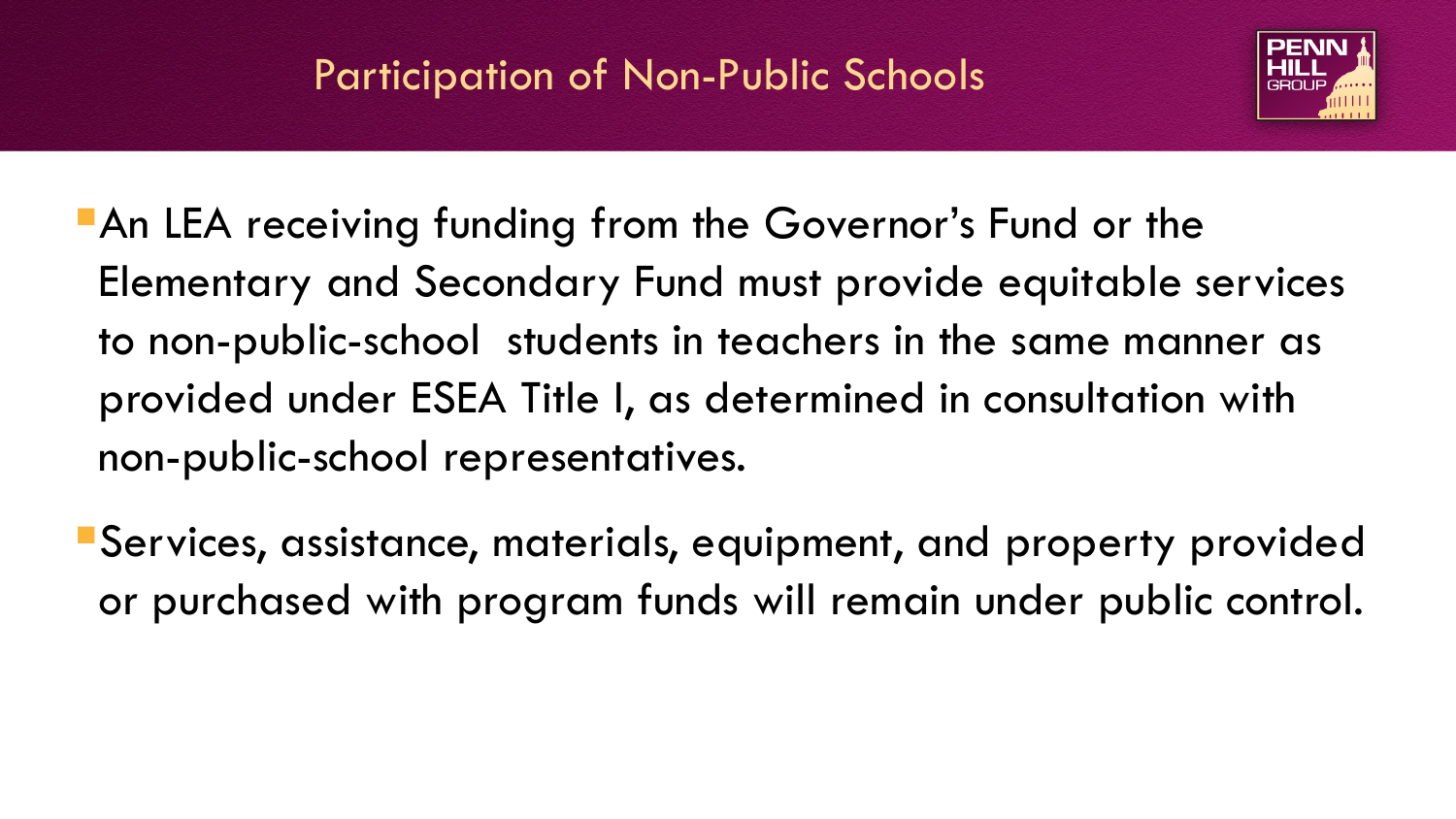## Timeliness of Federal Payments



Under the Governor's Fund and the Elementary and Secondary Fund, the Secretary must issue a notice inviting applications within 30 days of enactment of the bill and must approve or deny a State's application within 30 days of receipt.

For the 1 percent reservation for States with the highest coronavirus burden, the Secretary must also issue notice inviting applications within 30 days of enactment of the bill and must approve or deny a State's application within 30 days of receipt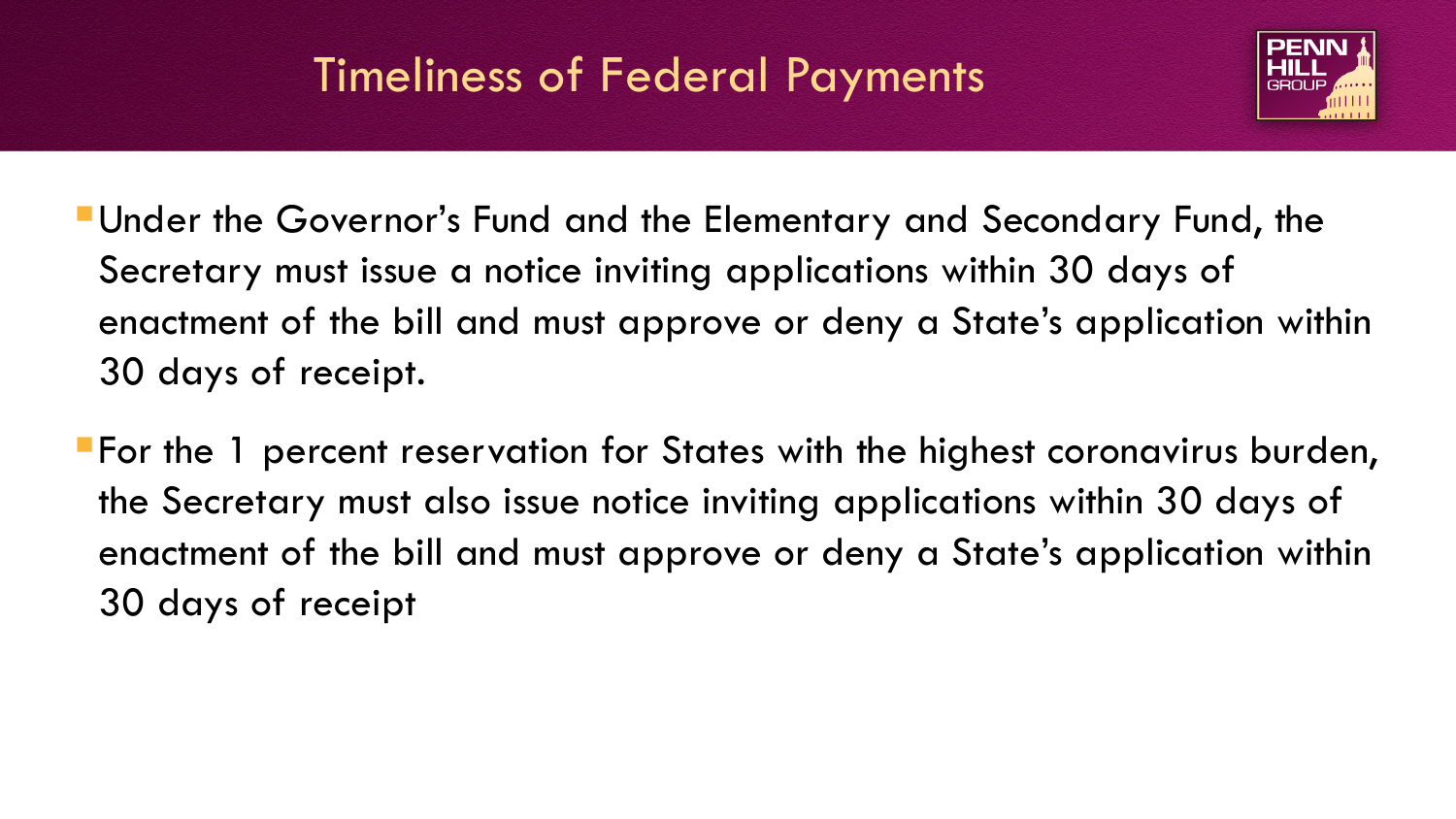## Duration of Funding Availability



- The SEAs and Governors must award funds within 1 year
- Funds are available at the Federal level for LEAs until 9/30/21.
- The Tydings amendment gives LEAs 1 year after that to spend the funds.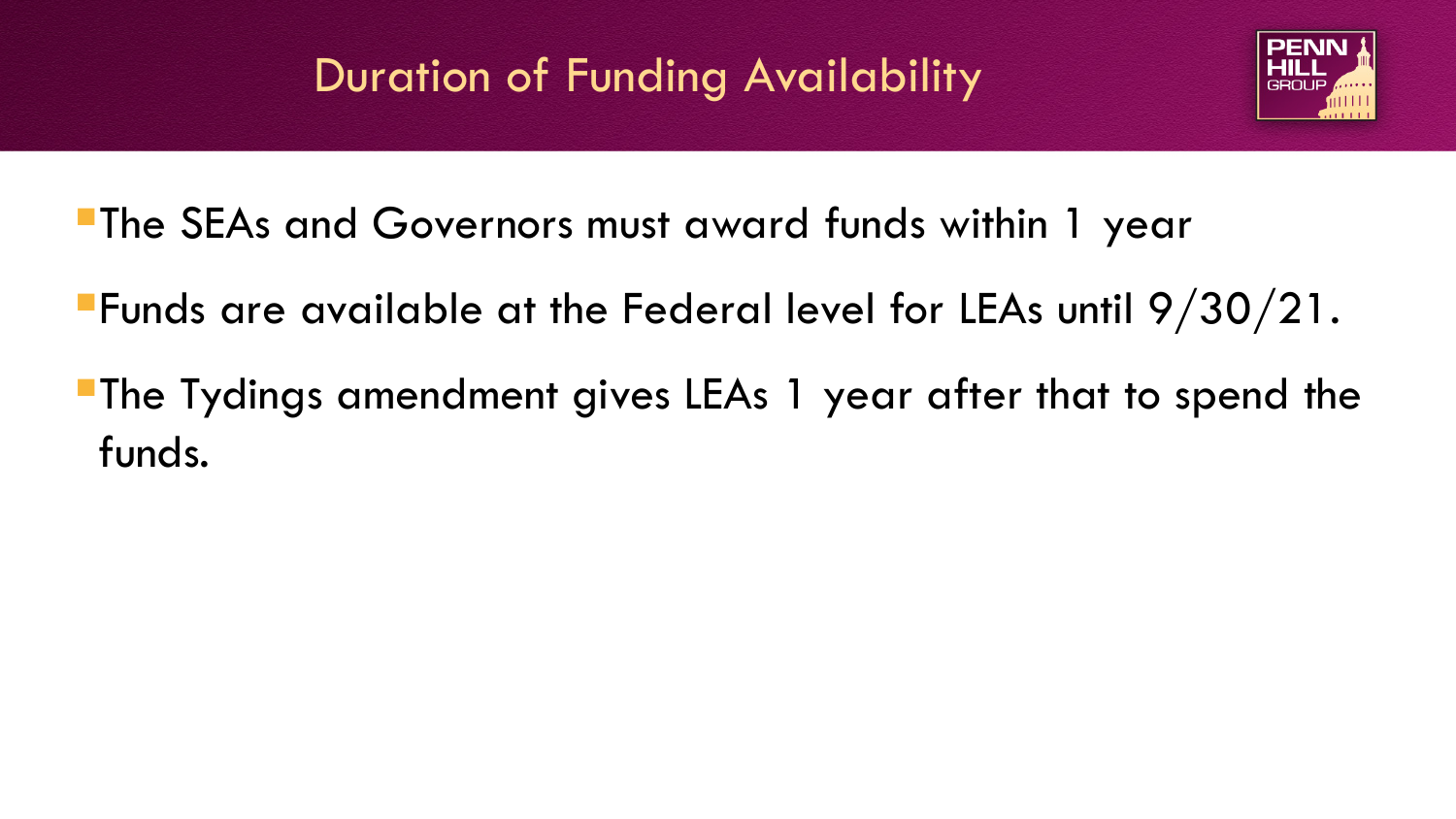## Maintenance of Effort



- A State must maintain fiscal support for K-12 and higher education at the average level of the three previous years before the pandemic.
- **The Secretary can waive this requirement for States that** have experienced a precipitous decline in financial resources.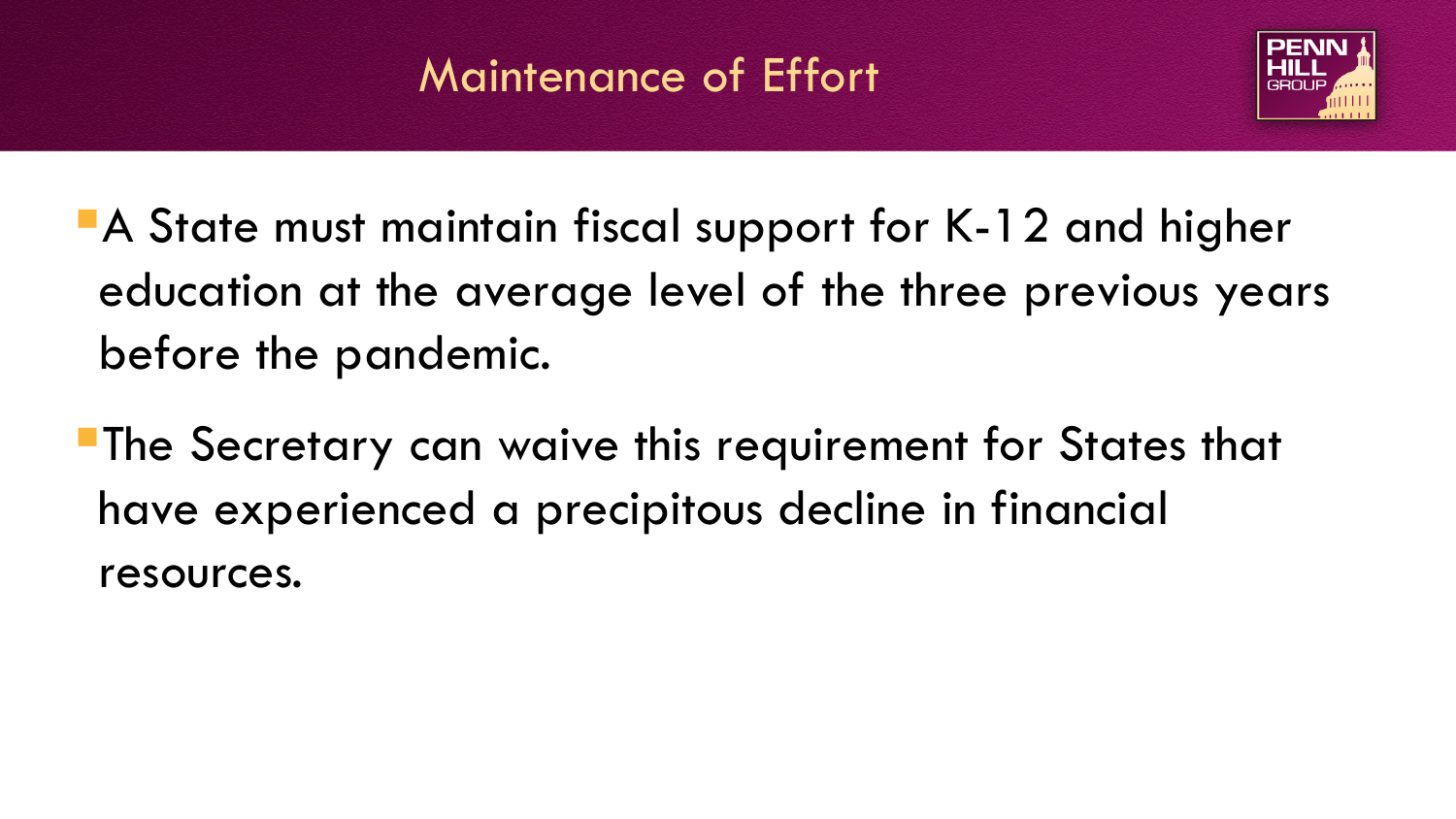

- **Project SERV (School Emergency Response to Violence) provides** support (such for counseling and referral to mental health services) to LEAs and IHEs in which the learning environment has been disrupted by violence or traumatic crisis.
- **If has historically supported schools and colleges that have** experienced shootings, natural disasters, or multiple suicides, and usually makes at a total of no more than \$5 million in a year.
- **The stimulus bill adds \$100 million.**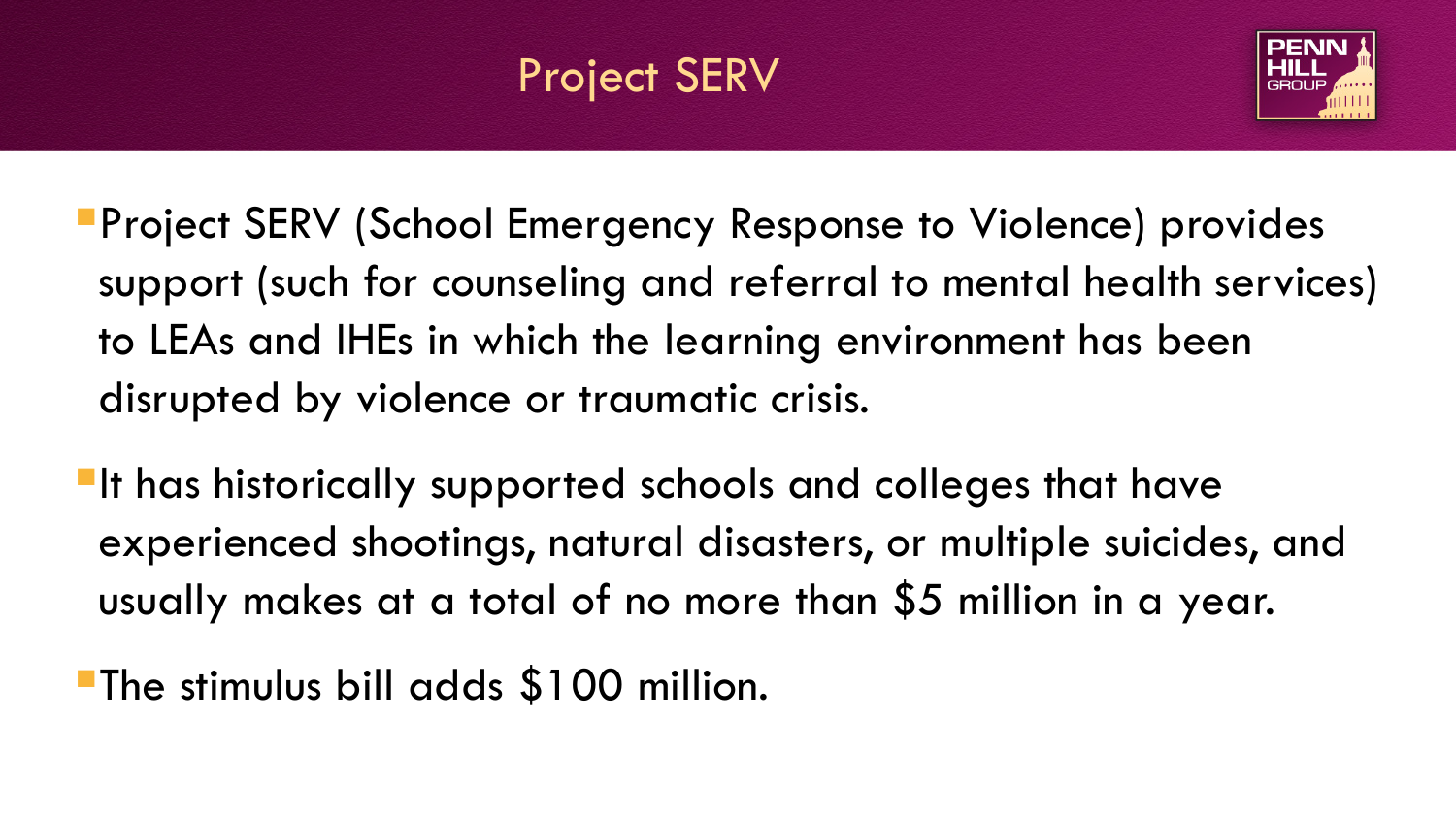## National Emergency Educational Waivers



- The bill grants the Secretary new authority to waive statutory or regulatory requirements, at the request of an SEA or LEA, if the Secretary determines those waivers necessary because of the national emergency.
- The Secretary must create an expedited application and approval processor for those waivers.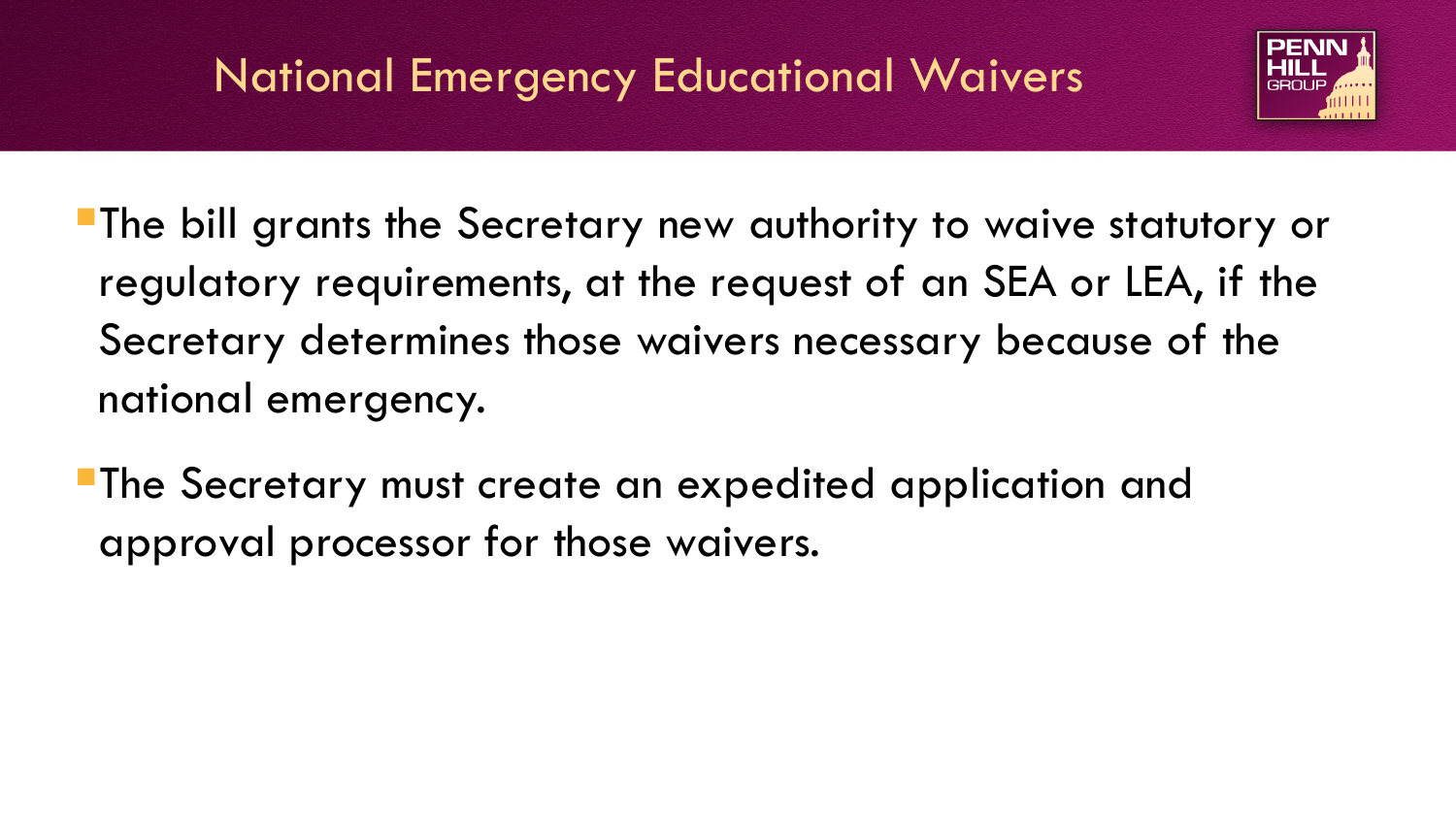## Waivers that may be granted



The Secretary may grant SEAs waivers of Title I requirements on:

- •Assessments
- •Accountability systems
- •Annual report card requirements related to assessments and accountability systems
- **47 States (as of Friday am) have already been approved to** waive many of the provisions under these waivers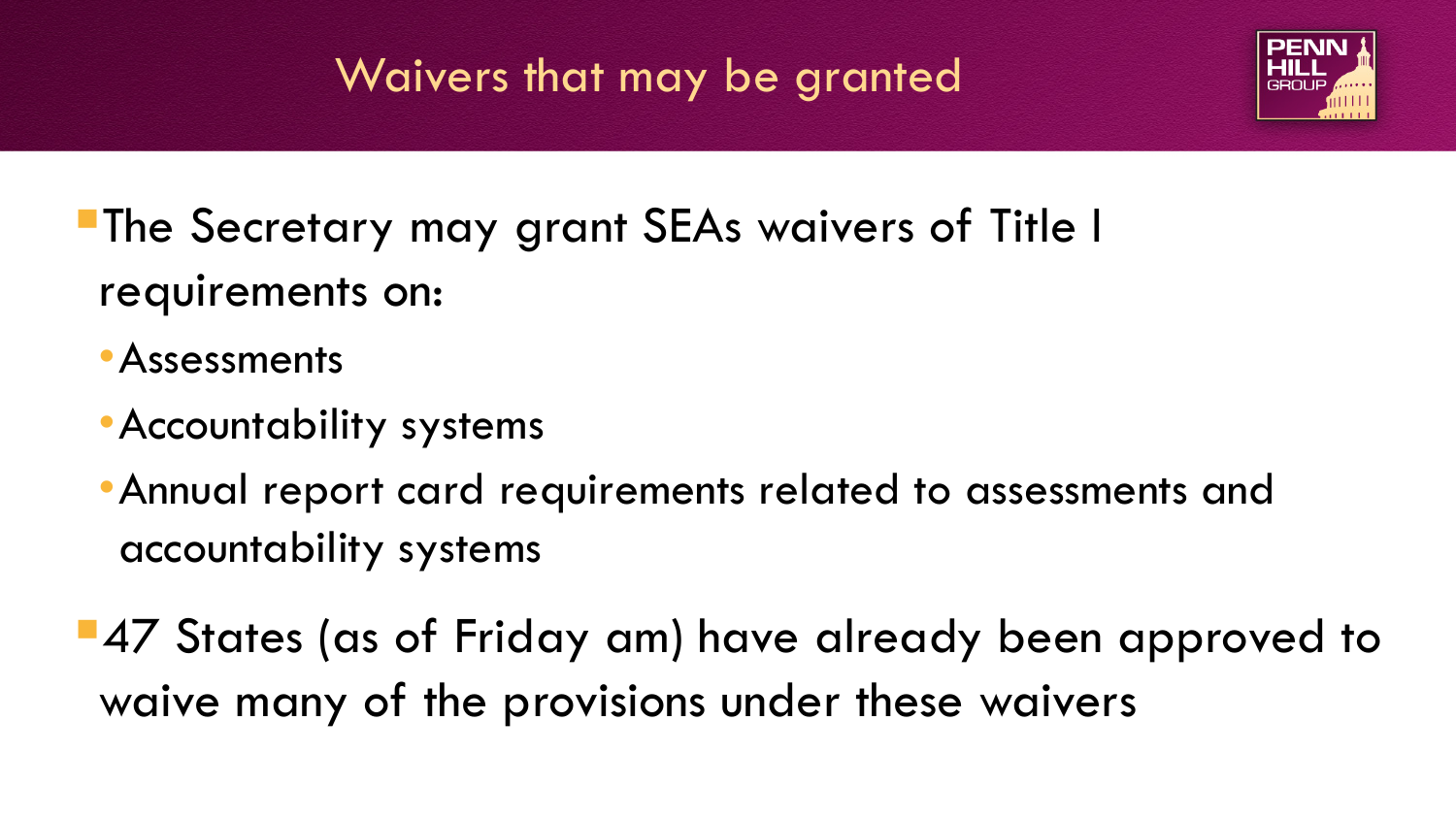## Waivers that may be granted (continued)

**Both SEAs and LEAs may receive waivers on:** 

- •The Title I schoolwide programs poverty threshold
- •Maintenance of effort (MOE) under ESEA
- •Carryover of Title I funding
- •The Title IV-A needs assessment
- •Within-district allocation of Title IV-A funds
- •The cap on technology purchases under Title IV-A
- •The ESEA definition of "professional development"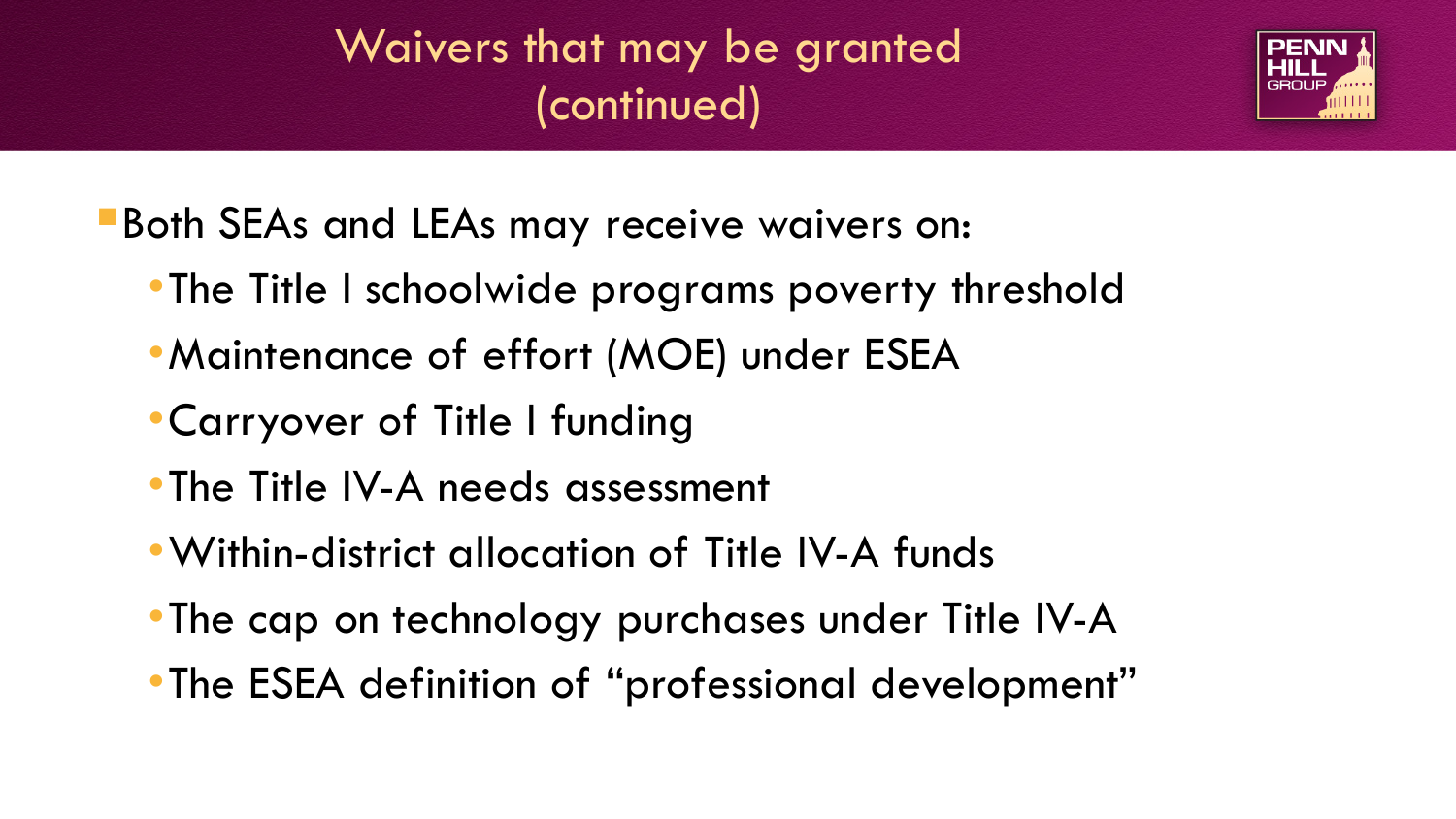

- **Any waivers issued under the new authority must be** implemented -
	- •For all public schools, including charter schools within the boundary of the applicable State or LEA; and
	- •In accordance with State charter school law.